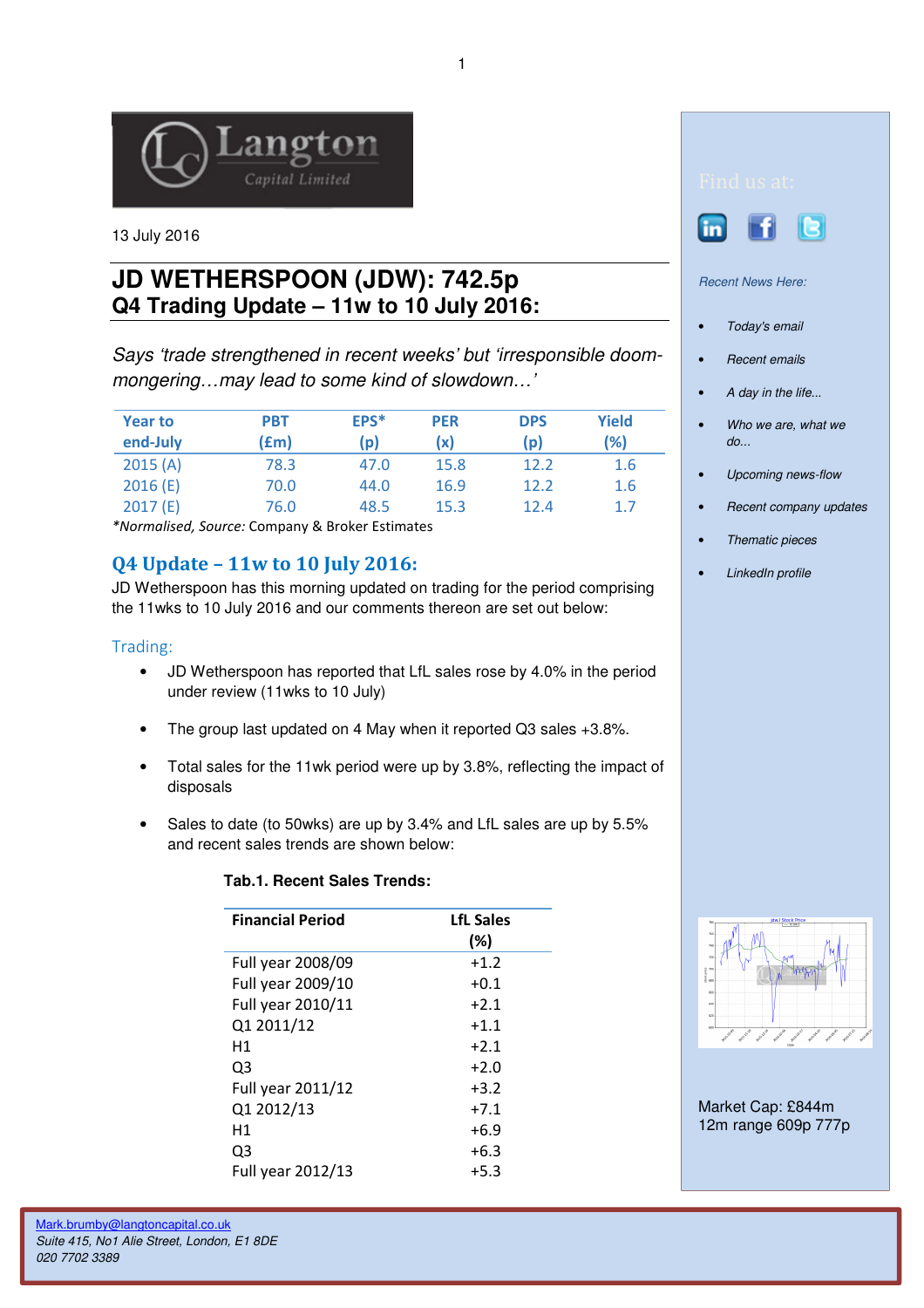| Q1                   | $+3.7$ |
|----------------------|--------|
| Q2 (first 12w)       | $+6.7$ |
| Η1                   | $+5.2$ |
| Q3                   | $+6.2$ |
| Full year 2013/14    | $+5.5$ |
| Q1                   | $+6.3$ |
| Q2 (12w)             | $+2.8$ |
| Η1                   | $+4.5$ |
| 13wks to 26 April 15 | $+1.7$ |
| 11wks to 12 July 15  | $+2.9$ |
| Full year 2014/15    | $+3.3$ |
| Q1                   | $+2.4$ |
| Q2                   | $+3.3$ |
| H1 2015/16           | $+2.9$ |
| 13w to 24 April 16   | $+3.8$ |
| FY15/16 to date      | $+3.2$ |
| 11w to 10 July 16    | $+4.0$ |
| Yr to date (50wks)   | $+3.4$ |
|                      |        |

Source: Company Reports

## Trading update

• The group reports that 'the full-year operating margin before exceptional items and before a £3.8m gain on property is expected to be around 6.8%, compared to 7.4% last year'

#### Balance Sheet, Debt & Outlook:

- JDW reports that it 'has opened 13 new pubs since the start of the financial year, has sold 29 and has closed 11.'
- It says 'we expect to open 16 new pubs in this financial year.'
- JDW adds 'there will be around £13m of exceptional, non-cash losses in this financial year, which are mainly associated with pub disposals and closures.
- Re debt, etc., JDW reports 'the Company remains in a sound financial position. Net debt at the end of this financial year is currently expected to be around £670m.'
- JDW has bought back 5.7m shares, at a total cost of £39m, since the start of the financial year.

#### Conclusion:

- Chairman Tim Martin reports 'as most people will be aware, an unusual number of forecasts for the UK economy have been made in the run-up to, and the aftermath of, the referendum. Most of the forecasts from representatives of institutions which are normally responsible for financial stability were extremely negative.'
- He points to bearish comments from the IMF, The Bank of England and The Treasury as well as the CBI and a number of brokers and other companies
- Mr Martin also says 'the Chancellor of the Exchequer George Osborne repeatedly warned that mortgage and interest rates were likely to rise in the event of a leave vote and threatened an emergency budget to increase taxes and to reduce public expenditure.'